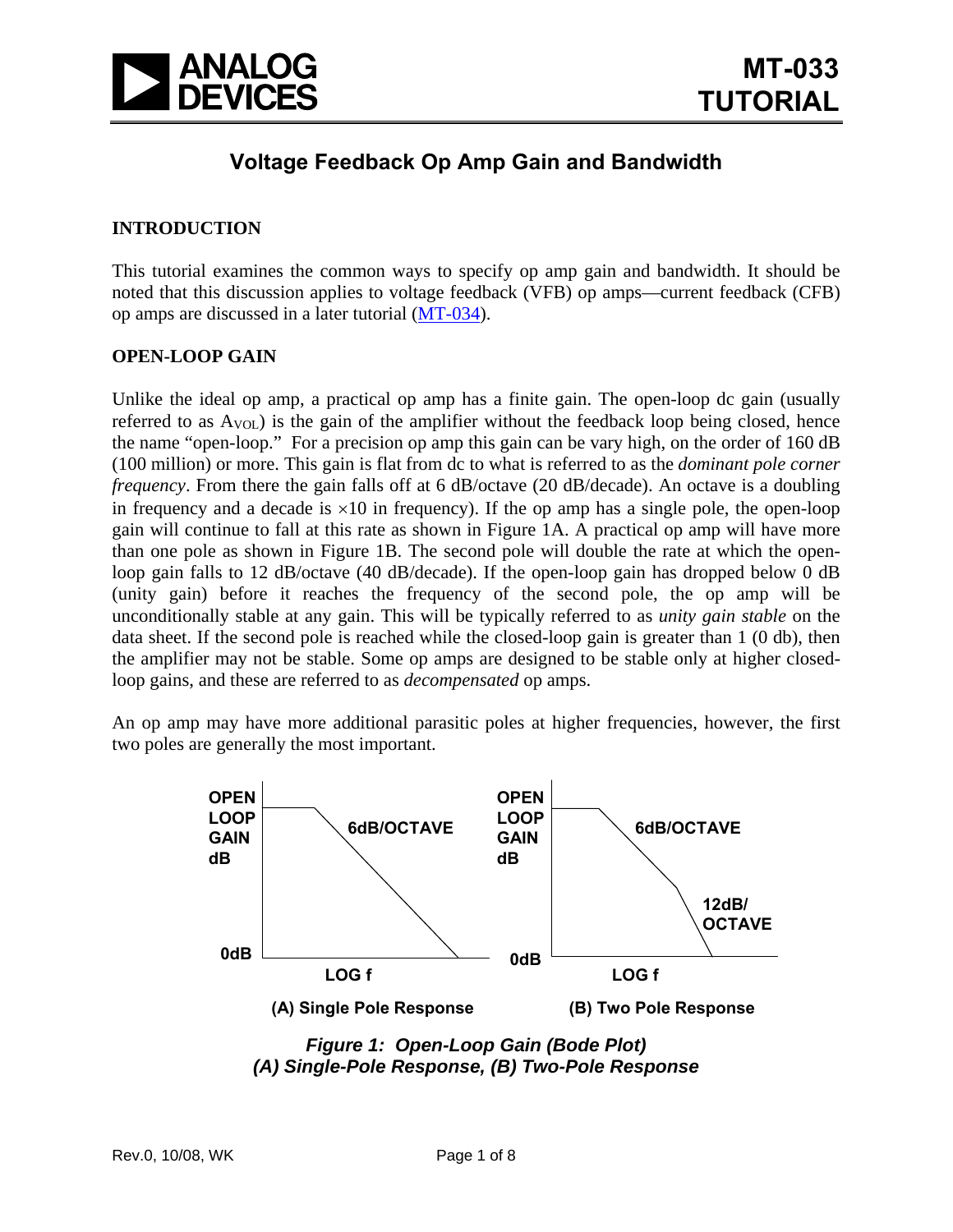It is important to understand the differences between *open-loop gain*, *closed-loop gain*, *loop gain*, *signal gain* and *noise gain*. They are similar in nature, interrelated, but different. We will discuss them all in detail.

The open-loop gain is not a precisely controlled spec. It has a relatively large range and will be given in the specifications as a typical number rather than a min/max number, in most cases. In some cases, typically high precision op amps, the spec will be given a minimum value.

In addition, the open-loop gain can change due to output voltage levels and loading. This is referred to as *open-loop gain non-linearity*. There is also some dependency on temperature. In general, these effects are of a very minor degree and can, in most cases, be ignored. In fact openloop gain non-linearity is not always included in the data sheet for some op amps.

## **CLOSED-LOOP GAIN**

Closed-loop gain is the gain of the amplifier with the feedback loop closed, as opposed the openloop gain, which is the gain with the feedback loop opened. Closed-loop gain has two forms: *signal gain* and *noise gain*. These are described and differentiated below.

The classic expression for the gain of a closed-loop amplifier involves the open-loop gain. If G is the actual closed-loop gain,  $N_G$  is the noise gain (see below), and  $A_{VOL}$  is the open-loop gain of the amplifier, it can be shown that:

$$
G = \frac{N_G}{1 + \frac{N_G}{A_{VOL}}}.
$$
 Eq. 1

From this you can see that if the open-loop gain is very high, which it typically is, the closedloop gain of the circuit is simply the noise gain.

## **SIGNAL GAIN AND NOISE GAIN**

*Signal gain* is the gain applied to the input signal with the feedback loop connected. In Tutorial [MT-032,](http://www.analog.com/static/imported-files/tutorials/MT-032.pdf) when we talked about the gain of the inverting and non-inverting circuits, we were actually more correctly talking about the closed-loop signal gain. Signal gain can be positive (non-inverting mode) or negative (inverting mode), and can be less than unity for the inverting case. Signal gain is the gain of most interest when we are designing the elements in the signal path. Figure 2 illustrates the various gains in detail.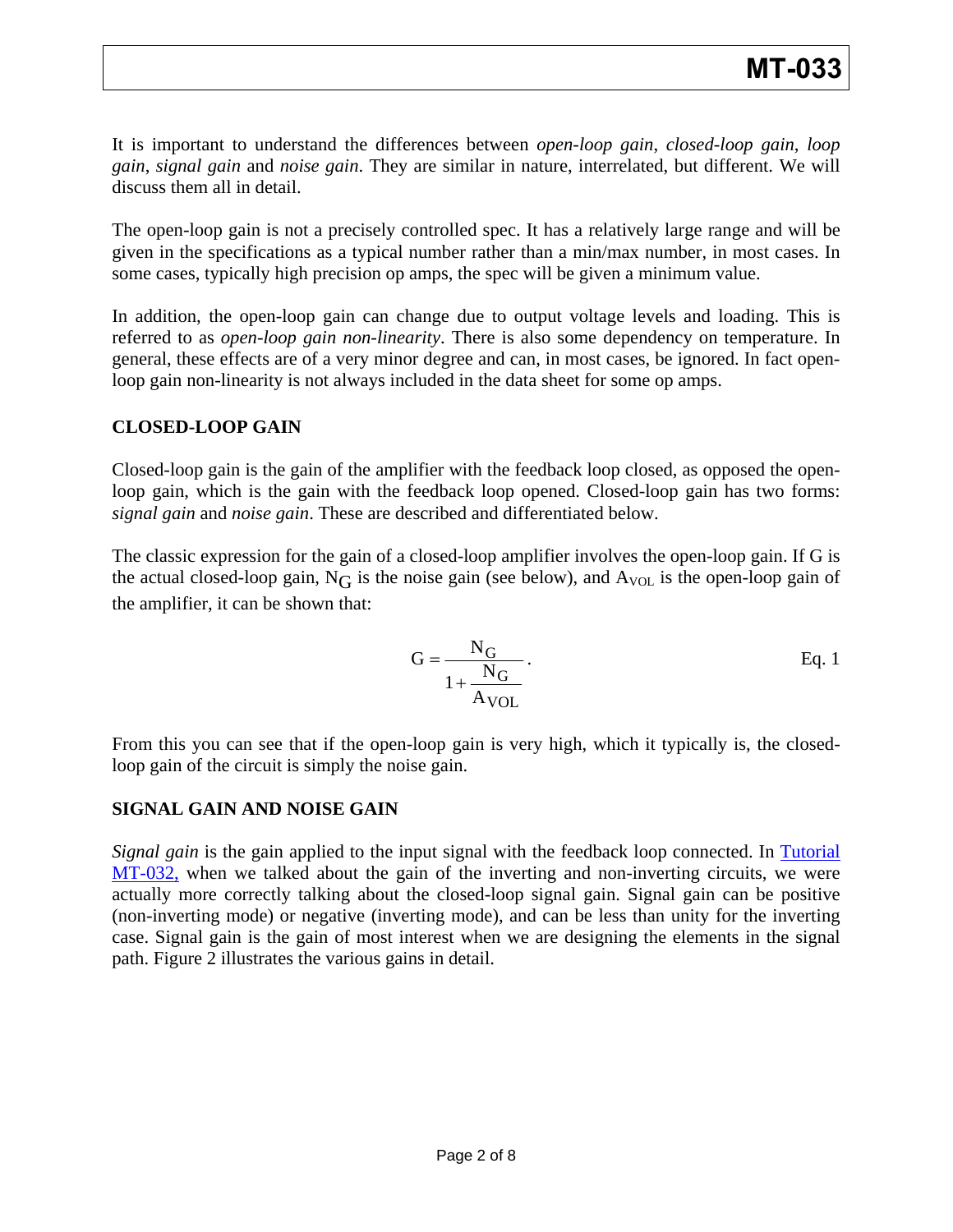

- **EXECTE Voltage Noise and Offset Voltage of the op amp are reflected to the output by the Noise Gain.**
- Noise Gain, not Signal Gain, is relevant in assessing stability.
- Circuit C has unchanged Signal Gain, but higher Noise Gain, thus **better stability, worse noise, and higher output offset voltage.**

#### *Figure 2: Signal Gain and Noise Gain*

The signal gain for an inverting amplifier stage is:

Signal Gain = 
$$
-\frac{R2}{R1}
$$
, Eq. 2

and for a non-inverting amplifier it is:

Signal Gain = 
$$
1 + \frac{R2}{R1}
$$
. Eq. 3

*Noise gain* is the gain seen by a noise source (input voltage noise) or voltage source (input offset voltage) connected in series with an op amp input. The noise gain is equal to

Noise Gain = 
$$
1 + \frac{R2}{R1}
$$
. Eq. 4

Noise gain is equal to the signal gain of a non-inverting amp. Noise gain is also the same for either an inverting or non-inverting stage.

It is the noise gain that is used to determine op amp stability. Noise gain is equal to the closedloop gain that is used in Bode plots. Resistances were used in the above expressions for noise gain, however, in practical applications they are actually impedances with real and imaginary components.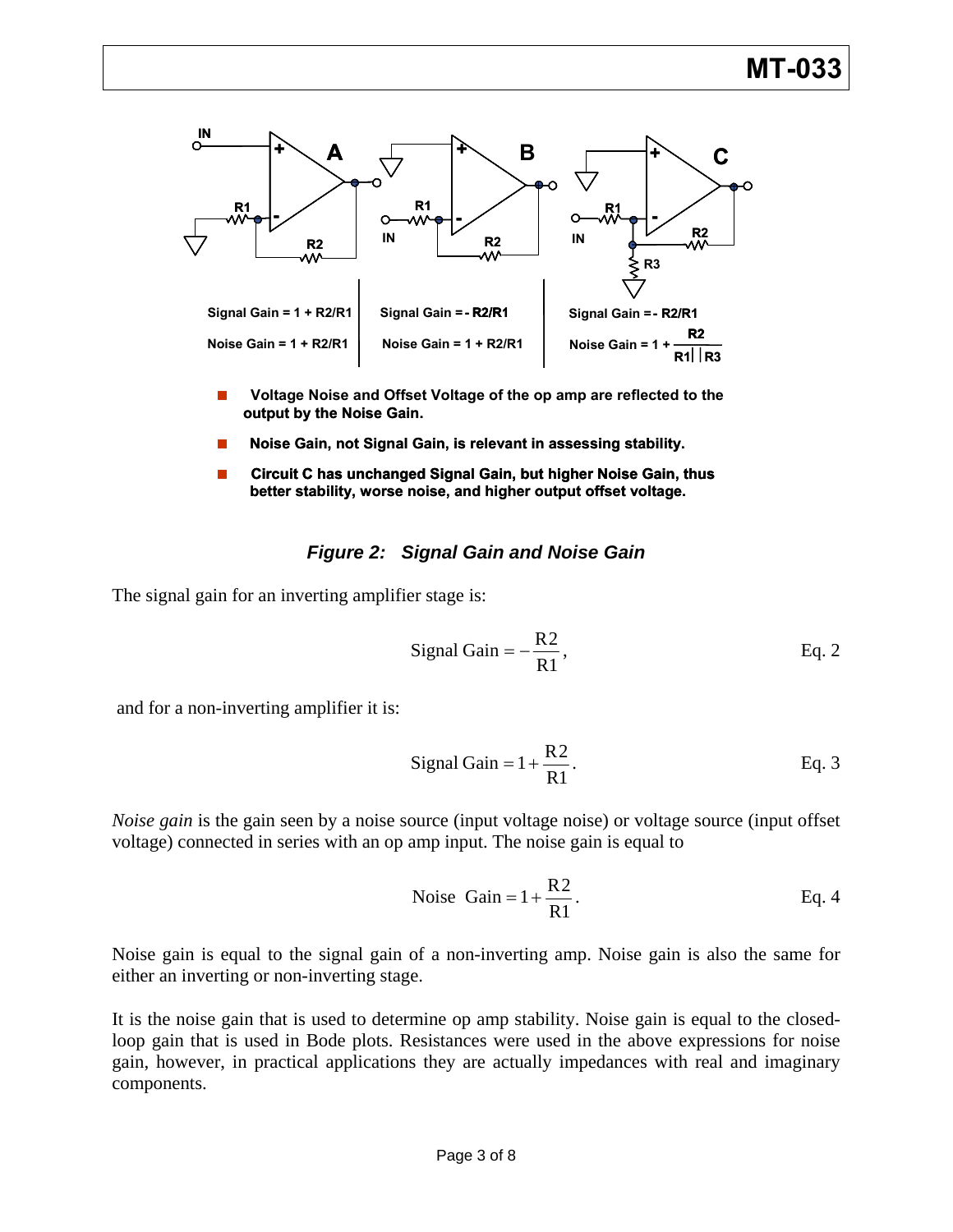## **LOOP GAIN**

The difference between the open-loop gain and the closed-loop gain is known as the loop gain as shown in Figure 3. Loop gain shows you the amount of negative feedback that can be applied to the amplifier at a given frequency.



*Figure 3: Gain Definitions* 

## **BODE PLOT: ASYMPTOTIC AND ACTUAL RESPONSES**

The plot of open-loop gain vs. frequency on a log-log scale gives is what is known as a Bode (pronounced *boh dee*) plot. It is one of the primary tools in evaluating whether an op amp is suitable for a particular application.

If you plot the open-loop gain and then the noise gain on a Bode plot as shown in Figure 4, the point where they intersect will determine the maximum closed-loop bandwidth of the amplifier system. This is commonly referred to as the closed-loop frequency  $(F<sub>CL</sub>)$ . Remember that the actual response at the intersection is actually 3 dB down from this value. At frequencies beyond one octave above and one octave below  $F_{CL}$ , the difference between the asymptotic response and the real response will be less than 1 dB.

The Bode plot is also useful in determining stability. As stated above, if the closed-loop gain (noise gain) intersects the open-loop gain at a slope of greater than 6 dB/octave (20 dB/decade) the amplifier may be unstable (depending on the phase margin).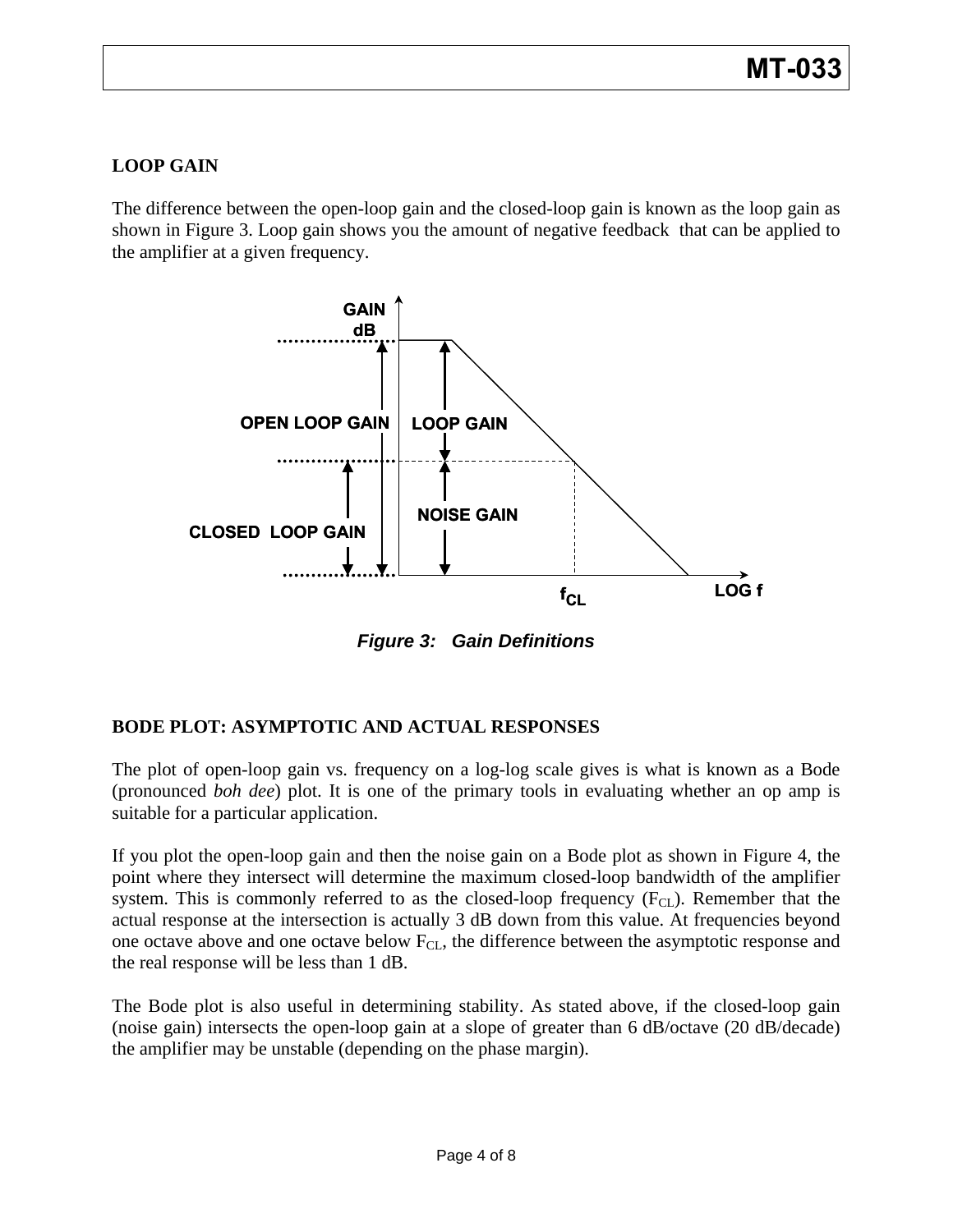

*Figure 4: Bode Plot Showing Asymptotic and Actual Response* 

## **GAIN-BANDWIDTH PRODUCT**

The open-loop gain falls at 6 dB/ octave for a single-pole response. This means that if we double the frequency, the gain drops by a factor of two. Conversely, if the frequency is halved, the openloop gain will double, as shown in Figure 5. This gives rise to what is known as the *Gain-Bandwidth Product*. If we multiply the open-loop gain by the frequency, the product is always a constant. The caveat for this is that we have to be in the part of the curve that is falling at 6 dB/octave. This gives us a convenient figure of merit with which to determine if a particular op amp is useable in a particular application. Note that the gain-bandwidth product is meaningful only for voltage feedback (VFB) op amps. The discussion of current feedback (CFB) op amp bandwidth can be found in [Tutorial MT-034.](http://www.analog.com/static/imported-files/tutorials/MT-034.pdf)



*Figure 5: Gain-Bandwidth Product*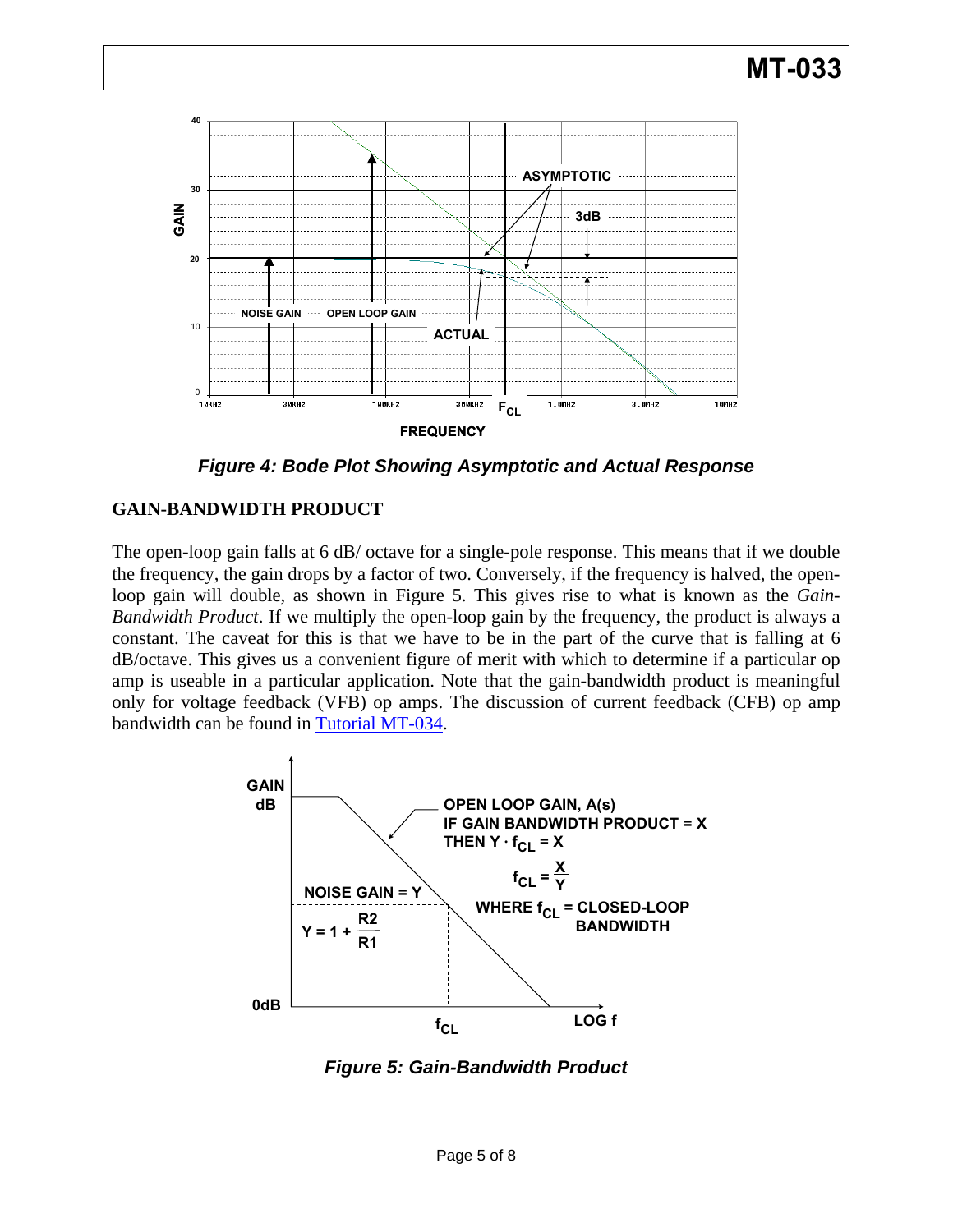For example, if we have an application which requires a closed-loop gain of 10 and a bandwidth of 100 kHz, we need an op amp with a minimum gain-bandwidth product of 1 MHz. This is a slight oversimplification, however, because of the variability of the gain-bandwidth product and the fact that at the location where the closed-loop gain intersects the open-loop gain, the response is actually down 3 dB. In addition, some extra margin should be allowed.

In the application described above, an op amp with a gain-bandwidth product of 1 MHz would be marginal. A safety factor of at least 5 would be better insurance that the expected performance is achieved, and an op amp with a gain-bandwidth product of 5 MHz would therefore be chosen.

## **STABILITY CRITERIA**

Feedback stability theory states that the closed-loop gain must intersect the open-loop gain at a slope no greater than 6 dB/octave (single pole response) for the system to be unconditionally stable. If the response is 12 dB/octave (two pole response), the op amp will oscillate. The easiest way to think of this is that each pole adds 90° of phase shift. Two poles yields 180° phase shift, and 180° of phase shift turns negative feedback into positive feedback which means oscillations.

The question could be asked—why would you want an amplifier that is not unity gain stable? The answer is that for a given amplifier, the bandwidth can be increased at higher gains if the amplifier is not designed to be unity gain stable. This type of op amp is sometimes referred to as a *decompensated* op amp. However, the stability criteria still must be met. This criteria is that the closed-loop gain must intercept the open-loop gain at a slope of 6 dB/octave (single pole response). If not, the amplifier will oscillate. Decompensated op amps will therefore only be stable at higher gains which are specified on the data sheet.

As an example, compare the open-loop gain graphs in Figure 6. The three parts shown, the [AD847](http://www.analog.com/en/other/militaryaerospace/ad847/products/product.html), [AD848](http://www.analog.com/en/other/militaryaerospace/ad848/products/product.html) and [AD849,](http://www.analog.com/static/imported-files/data_sheets_obsolete/269689921AD849.pdf) are basically the same design with different internal compensation. The AD847 is unity gain stable and has a specified gain-bandwidth of 50 MHz. The AD848 is stable for gains of 5 or more and has a gain-bandwidth of 175 MHz. The AD849 is stable for a gain of 25 or more and has a gain-bandwidth of 725 MHz. This illustrates how op amp internal compensation can be modified to yield various gain-bandwidth products as a function of minimum stable gain for the same basic design.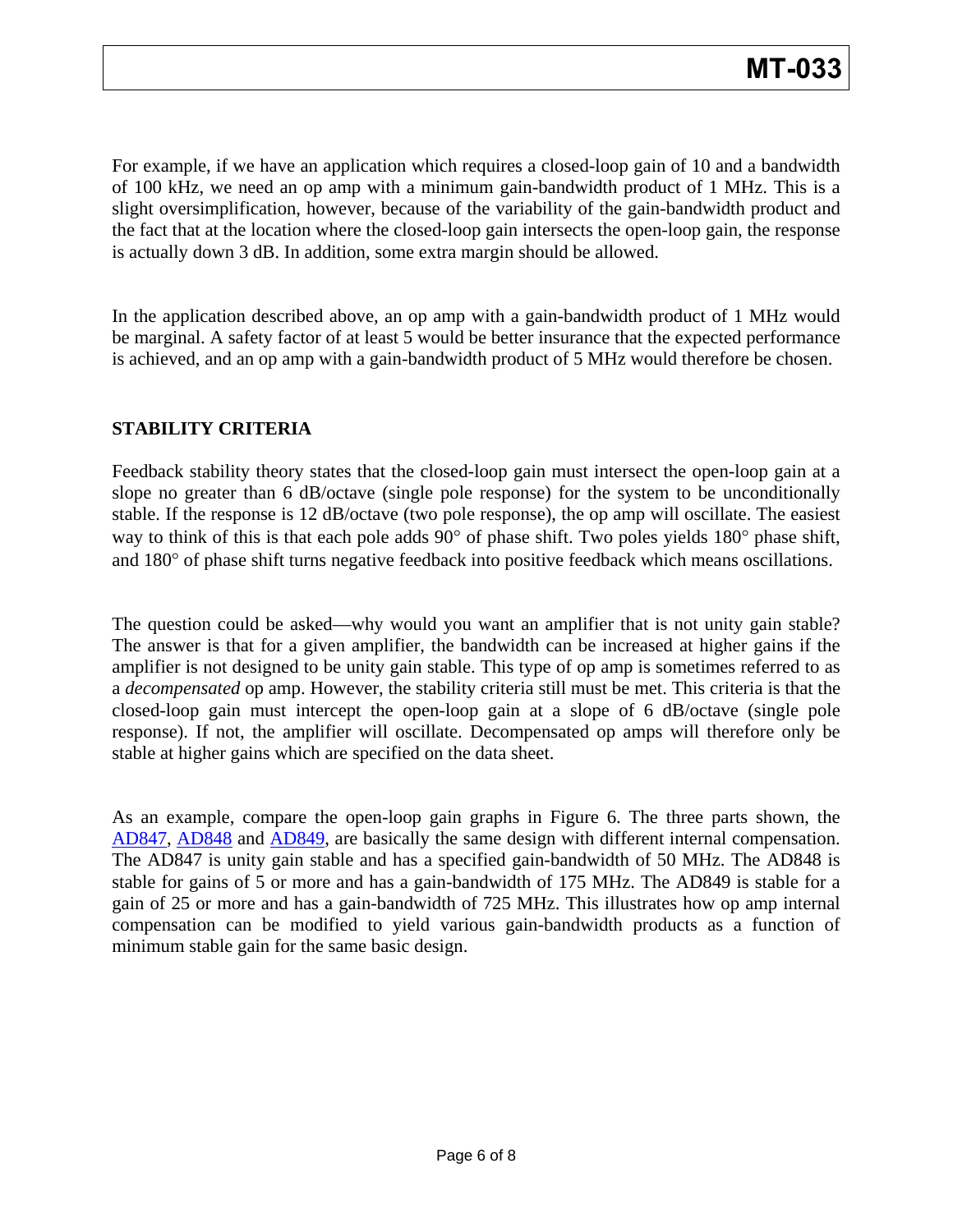# **MT-033**



*Figure 6: AD847, AD848, AD849 Open-Loop Gain Characteristics, Gain-Bandwidth Products, and Minimum Stable Closed-Loop Gains* 

## **PHASE MARGIN**

One measure of stability is *phase margin*. Just as the amplitude response doesn't stay flat and then change instantaneously, the phase response will also change gradually, starting approximately a decade before the corner frequency. Phase margin is the amount of phase shift that is left until you reach 180°, measured at the frequency at which the closed-loop gain intersects the open-loop gain.

The result of low phase margin is an increase in gain peaking just before the frequency at which the closed-loop gain intersects the open-loop gain. Figure 7 shows the gain and phase response for the [AD8051](http://www.analog.com/en/audiovideo-products/video-ampsbuffersfilters/ad8051/products/product.html) op amp. In this case the phase margin is 45° at the frequency of unity gain.